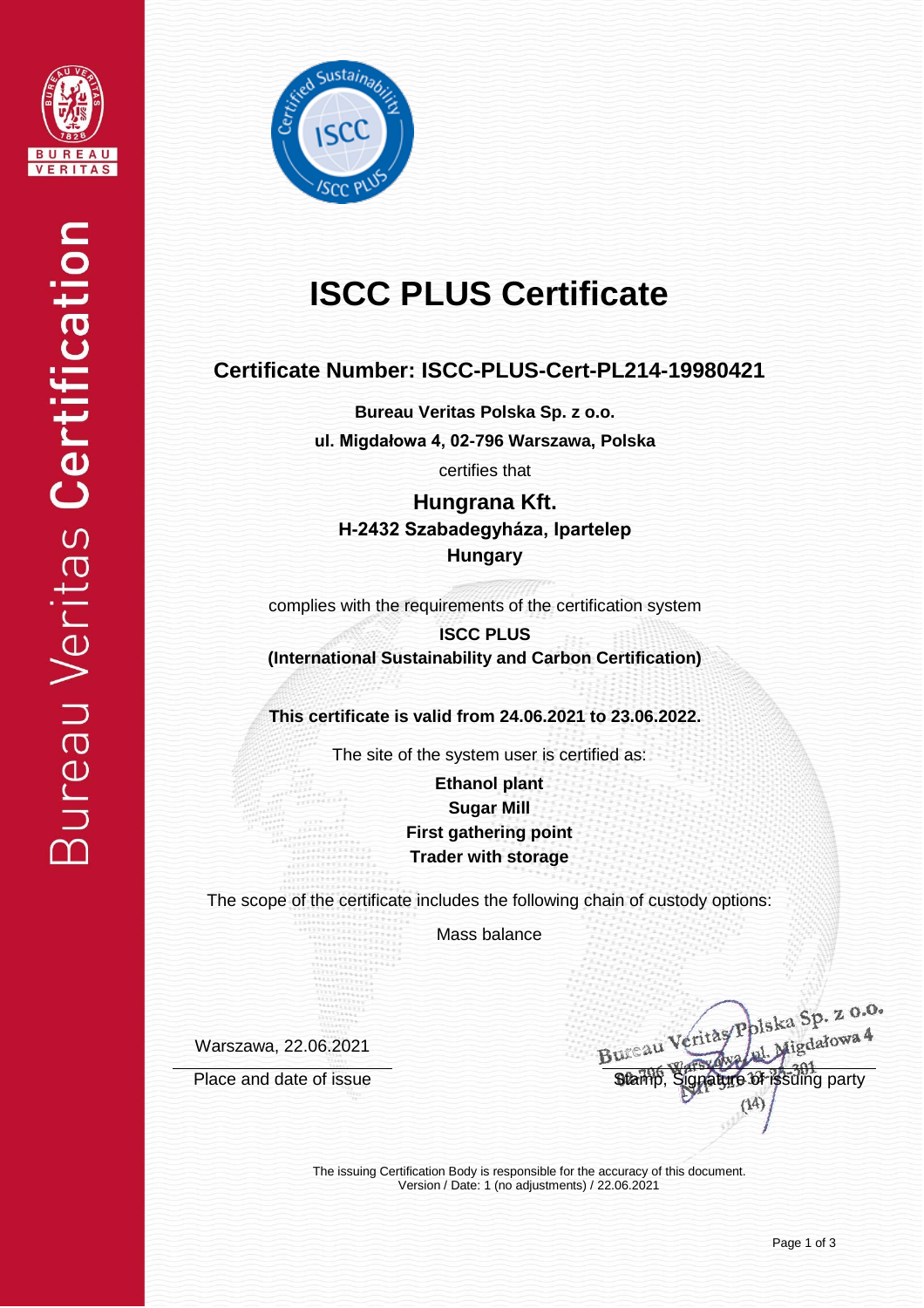



## **Annex to the certificate:**

#### **Sustainable materials handled by the certified site**

(This annex is only applicable for material handled under the scopes: farm/plantation, point of origin, central office, (farm/plantation or point of origin) first gathering point, processing unit (any type) but **not** for material that is only traded and/or stored)

This annex is only valid in connection with the certificate:

#### **ISCC-PLUS-Cert-PL214-19980421 issued on 22.06.2021**

| Input material | <b>Output material</b>                    | Add-ons<br>(voluntary) $1$ ) | <b>ISCC</b><br>waste<br>process<br>applied <sup>2)</sup> | <b>SAV</b><br>FSA <sup>3</sup> | <b>FEFAC</b><br>4) |
|----------------|-------------------------------------------|------------------------------|----------------------------------------------------------|--------------------------------|--------------------|
| Corn           | LDX - liquid dextrose                     | 205-01<br>205-03             | no                                                       | <b>SAI Silver</b>              | N.A.               |
| Corn           | Crystalline dextrose<br>(monohydrate)     | 205-01<br>205-03             | no                                                       | <b>SAI Silver</b>              | N.A.               |
| Corn           | Fructose-glucose syrup                    | 205-01<br>205-03             | no                                                       | <b>SAI Silver</b>              | N.A.               |
| Corn           | <b>HFCS</b> (high fructose<br>corn syrup) | 205-01<br>205-03             | no                                                       | <b>SAI Silver</b>              | N.A.               |
| Corn           | Glucose syrup (Mylose)                    | 205-01<br>205-03             | no                                                       | <b>SAI Silver</b>              | N.A.               |
| Corn           | Maltose syrup (HMLD)                      | 205-01<br>205-03             | no                                                       | <b>SAI Silver</b>              | N.A.               |
| Corn           | <b>Starch</b>                             | 205-01<br>205-03             | no                                                       | <b>SAI Silver</b>              | N.A.               |

1) ISCC PLUS add-ons (voluntary application, see www.iscc-system.org for further information):

202-01: Environmental management and biodiversity • 205-02: Consumables

- 
- 202-02: Classified chemicals 205-03: Non GMO for food and feed
- 202-03: SAI Gold 205-04: Non GMO for technical markets
	- 205-01: GHG emission requirements
- $2)$  Yes: The raw material meets the ISCC definition of waste or residue, i.e. it was not intentionally produced and not intentionally modified, or contaminated, or discarded, to meet the definition of waste or residue

No: The raw material complies with the ISCC Principles 1 – 6 for the cultivation of sustainable biomass

 $3)$  Farm Sustainability Assessment (FSA) was developed by the Sustainable Agriculture Initiative (SAI)

SAI Silver Compliance: ISCC Compliant material can be claimed as "Equivalent to FSA 2.1 Silver"

SAI Gold Compliance: ISCC Compliant material incl. add-on SAI Gold can be claimed as "Equivalent to FSA 2.1 Gold"

<sup>4)</sup> FEFAC: European Feed Manufacturers' Federation. ISCC compliant materials can be claimed as "in line with FEFAC soy sourcing guidelines"

> The issuing Certification Body is responsible for the accuracy of this document. Version / Date: 1 (no adjustments) / 22.06.2021